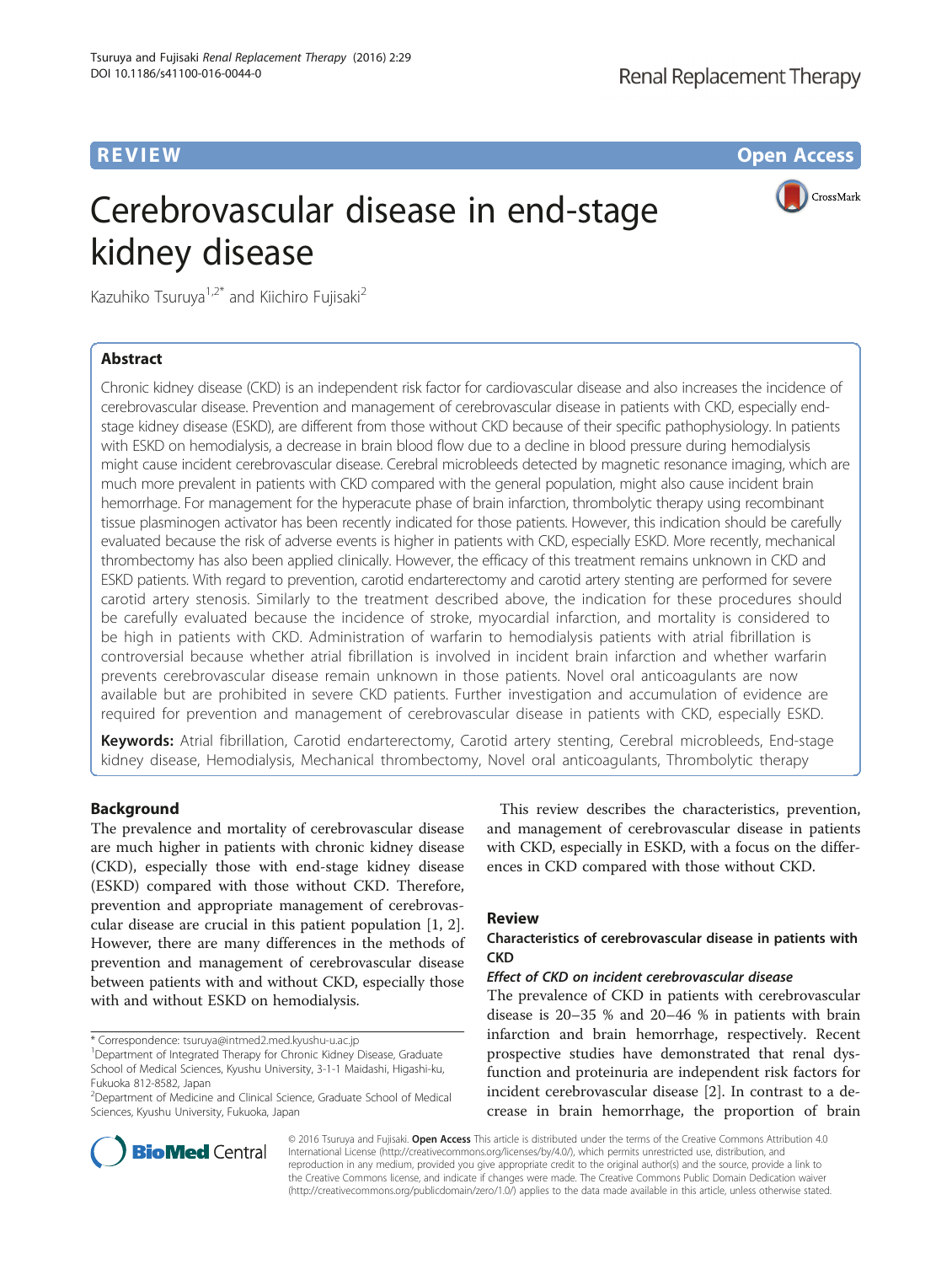infarction is increasing. A possible reason for this finding could be developments in hemodialysis that have led to expansion of the indications for hemodialysis among older patients with multiple risk factors. In addition, use of erythropoiesis-stimulating agents to treat anemia might, to some extent, have increased thromboembolic events. A possible reason for the relative decrease in brain hemorrhage could be a decrease in heparin dose during dialysis according to improvement in dialysis membranes. Additionally, low-molecular weight heparin instead of unfractionated heparin has been used for patients at high risk for hemorrhagic complications, although this has not frequently been performed [\[3\]](#page-5-0).

#### Effect of CKD on the severity of cerebrovascular disease

CKD is considered to affect not only the incidence of cerebrovascular disease but also its severity. In the Fukuoka Stroke Registry Study, it was reported that patients with CKD had significantly higher risks of neurological deterioration, in-hospital mortality, and poor functional outcome [[4, 5\]](#page-5-0). These reports also demonstrated that among the CKD components, a higher urinary protein level was associated with an elevated risk of each outcome. Severity of cerebrovascular disease is more prominent in dialysis patients compared to those with non-dialysis dependent CKD, and brain hematoma after hemorrhagic stroke is larger and the prognosis is poorer in hemodialysis patients [\[1](#page-5-0), [2, 6\]](#page-5-0).

# Effect of a decrease in brain blood volume on cerebrovascular disease during and after hemodialysis

Cerebral infarction often occurs within 6 h after the end of hemodialysis [\[7](#page-5-0)]. A decrease in blood pressure has been reported to be more pronounced in patients who developed infarction soon after the end of dialysis than those who developed it 6 h or longer after the end of dialysis [[1\]](#page-5-0). The mechanisms of hemodialysis-induced cerebral infarction include a reduction in cerebral blood flow due to increased blood viscosity and a fall in blood pressure associated with water removal or orthopedic hypotension following sitting up or standing up after dialysis.

Elderly patients and those with diabetes mellitus (DM) have severe systemic atherosclerosis and are prone to develop dialysis-related hypotension and orthostatic hypotension. Hemodynamic brain infarction might be induced in these patients because of a damaged brain autoregulation system [\[8](#page-5-0)]. To evaluate cerebral circulation during orthostasis in patients with DM, we examined changes in mean blood flow velocity in the middle cerebral artery during 60° of head-up tilt for 5 min in patients with DM by using transcranial Doppler sonography. We compared our findings with those in hemodialysis patients without DM in the supine position

[[9\]](#page-5-0). We found a significant decrease in cerebral blood flow velocity during tilt of equal magnitude in both groups before hemodialysis, despite differences in the level of hypotension, whereas reduction in cerebral blood flow velocity and a decrease in mean blood pressure were more marked in DM after hemodialysis (Fig. 1). Therefore, orthostasis can cause hemodynamically mediated brain damage after hemodialysis, especially in patients with DM.

# Prevention of cerebrovascular disease

## Anticoagulant therapy for hemodialysis patients with atrial fibrillation

#### Effect of atrial fibrillation on thromboembolic

complications Whether atrial fibrillation increases thromboembolic complications in hemodialysis patients is controversial. Vázquez et al. [[10, 11\]](#page-5-0) reported that atrial fibrillation is relatively prevalent and its presence increases mortality and the risk of ischemic stroke. However, Wiesholzer et al. [[12](#page-5-0)] reported that atrial fibrillation itself is not associated with an increased risk of stroke in patients on maintenance hemodialysis. Furthermore, Genovesi et al. [[13\]](#page-5-0) demonstrated that rates of stroke did not significantly differ by atrial fibrillation status, although patients with atrial fibrillation were



Fig. 1 Percentage of change in mean blood flow velocity of the middle cerebral artery during tilt before and after hemodialysis. There are no significant differences in percentage of change in mean blood flow velocity of the middle cerebral artery (gray bars) between DM and non-DM patients before hemodialysis, whereas percent reduction of mean blood flow velocity of the middle cerebral artery after hemodialysis (black bars) in patients with DM is greater (approximately threefold) than that before hemodialysis ( $P < 0.01$ ) and also greater than in non-DM patients after hemodialysis ( $P < 0.01$ ). Abbreviations: DM diabetes mellitus, %MCVm percentage of the change in the mean middle cerebral artery flow velocity. From Ishida et al. [\[9](#page-5-0)]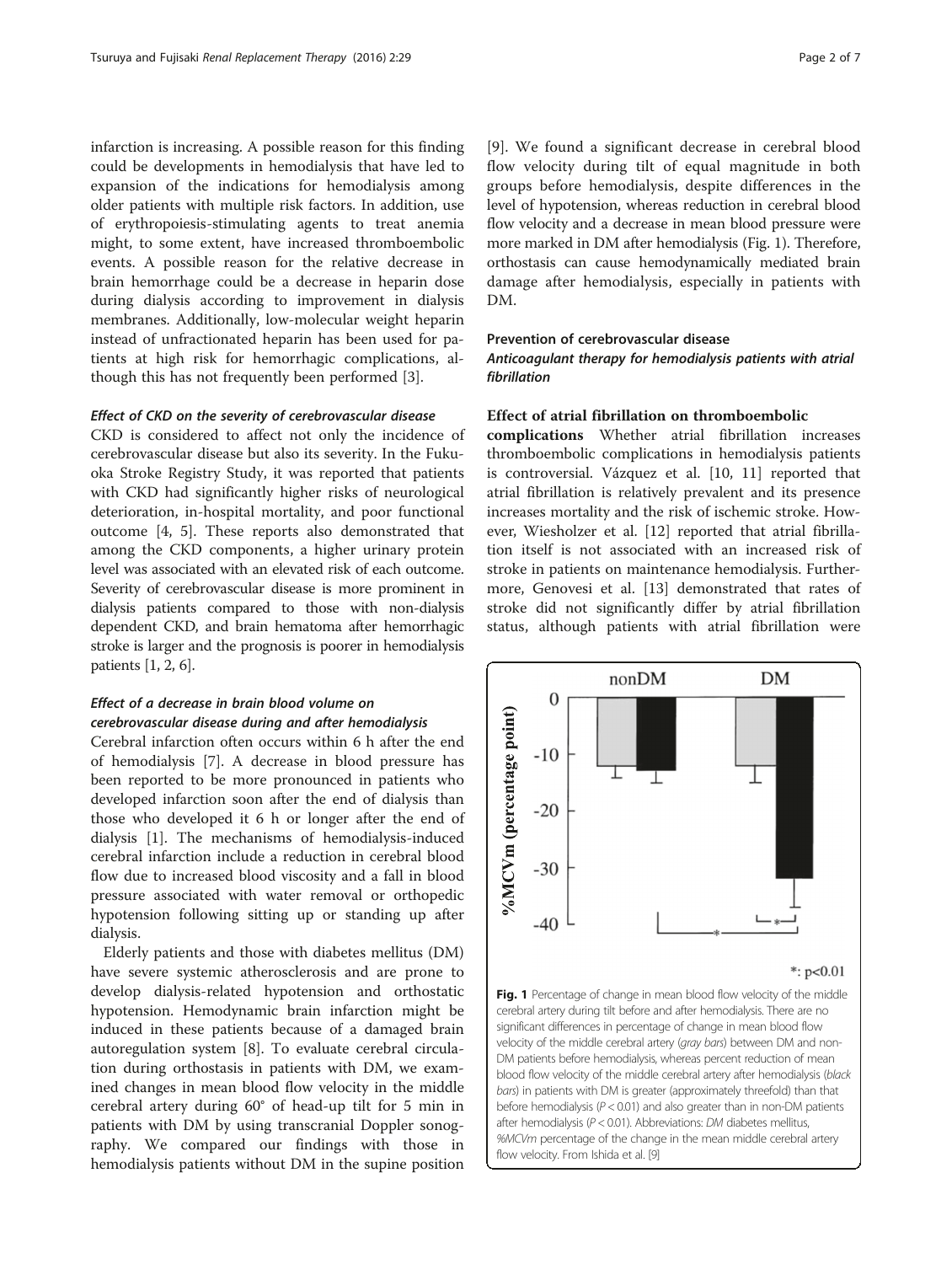hospitalized more frequently than those without atrial fibrillation.

Advantages and disadvantages of administration of warfarin Whether warfarin should be administered to chronic hemodialysis patients with atrial fibrillation is also controversial. Chan et al. [[14](#page-5-0)] investigated the association between this medication and new stroke, mortality, and hospitalization in a retrospective cohort analysis of 1671 incident hemodialysis patients with preexisting atrial fibrillation. They showed that warfarin use was associated with a significantly increased risk for new stroke. They also demonstrated that warfarin users who received no international normalized ratio monitoring had the highest risk for stroke compared with nonusers. Thereafter, similar, large-scale, observational studies were conducted, and they concluded that warfarin use is not beneficial in reducing the risk of stroke, but it is associated with a higher bleeding risk in patients with atrial fibrillation undergoing dialysis [[15](#page-5-0)–[17](#page-5-0)].

In contrast, only one large-scale study has recently shown usefulness of warfarin in hemodialysis patients with atrial fibrillation. Olesen et al. [\[18\]](#page-5-0) conducted a study using Danish national registries in which all 132,372 patients, including 3587 with non-dialysis-dependent CKD and 901 with ESKD, were identified to be discharged from the hospital with a diagnosis of non-valvular atrial fibrillation between 1997 and 2008. They estimated the risk of stroke or systemic thromboembolism and bleeding with the use of time-dependent Cox regression analyses and compared the effects of treatment with warfarin, aspirin, or both in patients with or without CKD. They showed that the risk of stroke or systemic thromboembolism was increased in patients with CKD and ESKD compared with those without CKD, and such risk was decreased by treatment with warfarin in both groups of patients with CKD and ESKD.

However, there were several limitations to this study. A larger proportion of dialysis patients had unusually low HAS-BLED scores (HAS-BLED score 2–35 % (312/ 901); 0 or 1–43 % (390/901)). Contrary to Shah's study and DOPPS, dialysis patients had a low prevalence of diabetes mellitus (14 % (129/901)) and hypertension (54 % (486/901)). It is possible that a selection bias of healthier patients undergoing dialysis could explain the reason for the decreased risk of stroke with warfarin use in the study by Olesen et al.

As described above, the usefulness of warfarin has not been established in hemodialysis patients with atrial fibrillation in most recently reported large-scale, observational studies (Fig. [2](#page-3-0)) [\[17](#page-5-0)]. In Japan, guidelines for management of cardiovascular disease in patients on chronic hemodialysis published by the Japanese Society for Dialysis Therapy [[1\]](#page-5-0) suggest that warfarin therapy

should not be routinely performed for atrial fibrillation. However, if considered beneficial, such therapy is desirable to use by maintaining the prothrombin time-international normalized ratio at <2.0. The Canadian Cardiovascular Society Atrial Fibrillation Guidelines [\[19\]](#page-5-0) also suggest that patients with an estimated glomerular filtration rate <15 mL/  $min/1.73$  m<sup>2</sup> (on dialysis) should not routinely receive either oral anticoagulants or aspirin for prevention of stroke in atrial fibrillation.

Novel oral anticoagulants for patients with CKD Recently, novel oral anticoagulants (NOACs), such as dabigatran, rivaroxaban, apixaban, and edoxaban, were developed and clinically approved. These drugs are superior to warfarin for prevention of ischemic stroke, systemic embolic events, intracranial hemorrhage, and all-cause mortality [\[20](#page-6-0)].

Because these drugs are excreted from the body via the kidney, using these drugs in patients with severe CKD is considered difficult. A systematic review of randomized, controlled trials was conducted in patients with CKD and defined creatinine clearance (Ccr) as 30– 50 mL/min. This review demonstrated that the use of NOACs in select patients with CKD is effective and safe, similar to warfarin [[21](#page-6-0)].

Recently, the relationship between NOACs and activated partial thromboplastin time (aPTT) has been focused in the careful monitoring. Shimomura et al. [[22](#page-6-0)] analyzed plasma dabigatran concentration and aPTT at various time points following administration of oral dabigatran in 149 patients with non-valvular atrial fibrillation. They demonstrated that there was a significant correlation between plasma dabigatran concentrations and aPTT and concluded that considering the pharmacokinetics of dabigatran, aPTT can be used as an index for risk screening for excess dabigatran concentrations in Japanese patients. However, they also showed that significantly higher dabigatran concentrations were observed in samples from patients with reduced renal function (Ccr <50 mL/min) compared with those with normal renal function (Ccr ≥50 mL/min), and the correlation was lower when plasma dabigatran concentrations were higher, suggesting the difficulties for monitoring of dabigatran concentrations using aPTT in CKD patients.

The use of NOACs in dialysis patients is discouraged because these drugs can bioaccumulate to precipitate inadvertent bleeding. However, in the USA, dabigatran and rivaroxaban use in dialysis patients with atrial fibrillation has steadily risen to where 5.9 % of anticoagulated dialysis patients are started on dabigatran or rivaroxaban. Chan et al. [[23\]](#page-6-0) reported that in covariate-adjusted Poisson regression, dabigatran and rivaroxaban were associated with a higher risk of hospitalization or death from bleeding compared with warfarin. Additionally, the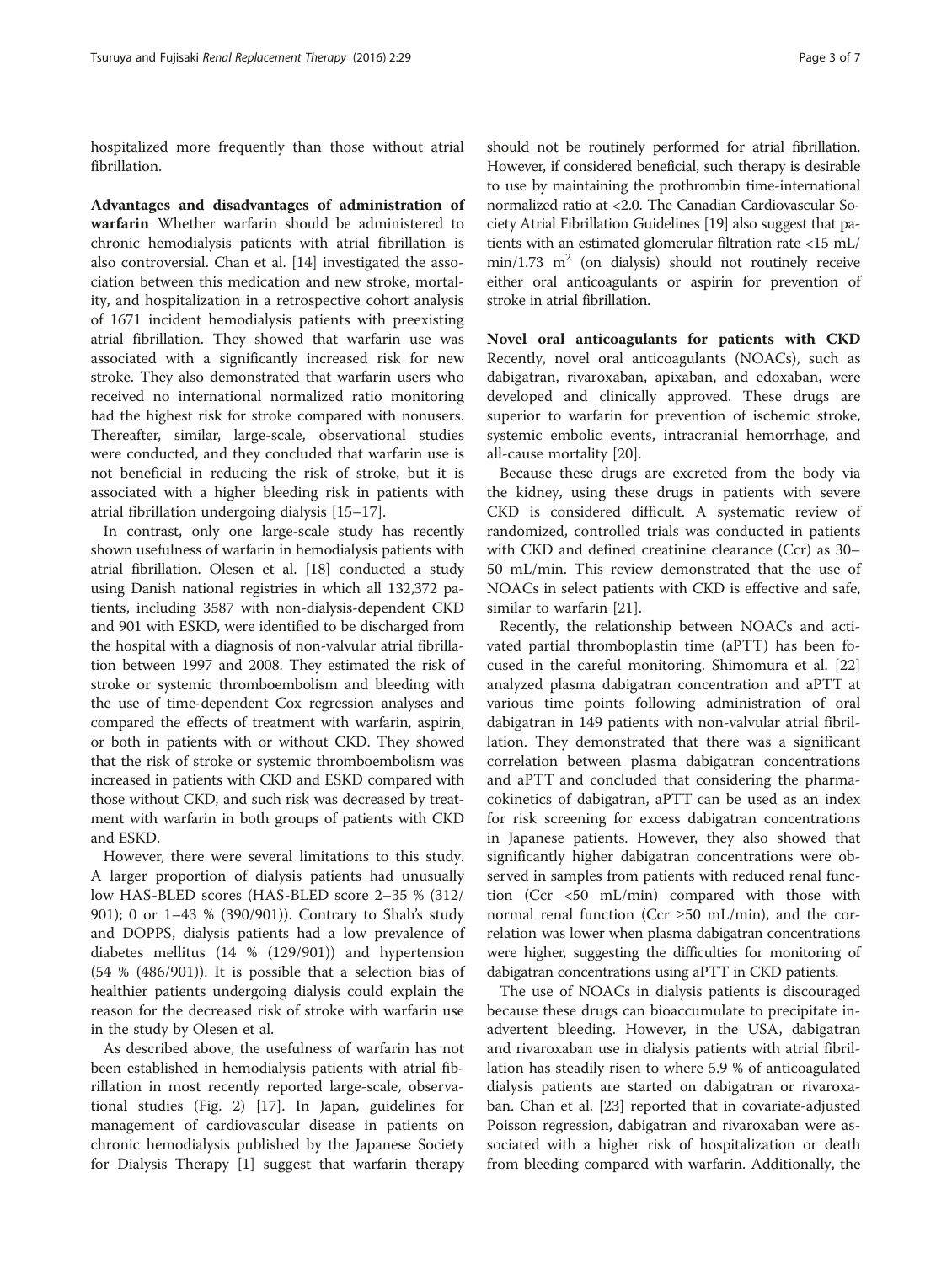<span id="page-3-0"></span>

risk of hemorrhagic death was even larger with dabigatran and rivaroxaban relative to warfarin, although there were too few events in the study to detect meaningful differences in stroke and arterial embolism between the drug groups [\[23](#page-6-0)].

## Prevalence of cerebral microbleeds and risk of brain hemorrhage

Cerebral microbleeds appearing as low-signal-intensity areas by T2\*-weighted magnetic resonance imaging (MRI) are frequently detected in patients with hypertension and those with a history of cerebrovascular disorders. Cerebral microbleeds are also frequently observed in CKD patients, especially in ESKD patients [\[24](#page-6-0), [25](#page-6-0)].

Cerebral microbleeds have been reported to affect the occurrence of cerebral hemorrhage [[26](#page-6-0)–[29\]](#page-6-0). Naganuma et al. [\[29\]](#page-6-0) performed cranial MRI, including T2\*-weighted MRI, on 179 hemodialysis patients with no past history of cerebrovascular events and followed them prospectively until death or renal transplantation. They showed that intracerebral hemorrhage occurred in only one of 134 (0.7 %) patients without cerebral microbleeds, whereas it occurred in 11 of 45 (24.4 %) patients with cerebral microbleeds during a median follow-up period of 5.0 years. This finding suggests that hemodialysis patients with cerebral microbleeds should be carefully monitored for future onset of intracerebral hemorrhage. However, whether the risk of cerebral hemorrhage is increased by antithrombotic therapy is unclear.

#### Hypotension during hemodialysis sessions

Hypotension during hemodialysis sessions might decrease brain blood flow and induce brain infarction. In our previous study using MRI, we found a positive association between the numbers of dialysis-related hypotension episodes, i.e., a sudden drop in blood pressure during

HD, was arbitrarily defined as a fall in systolic blood pressure >50 mmHg within 30 min of HD, associated with clinical symptoms such as fatigue, clouding of consciousness, muscle cramps, or other symptoms associated with hypoperfusion of the peripheral or central nervous system, identified from the medical records during 3 years with progression of frontal brain atrophy (Fig. 3) [[30](#page-6-0)].

Therefore, reducing the ultrafiltration rate per hour during hemodialysis is important. Consequently, education of patients on salt restriction is important to reduce intradialytic weight gain. Administration of vasopressor drugs is available and effective to prevent hypotension during and after hemodialysis sessions. We previously reported the effect of vasopressor drugs, such as midodrine hydrochloride and droxidopa, against a decrease in brain blood flow due to orthostatic hypotension after a hemodialysis session (Fig. [4](#page-4-0)) [[31](#page-6-0)].



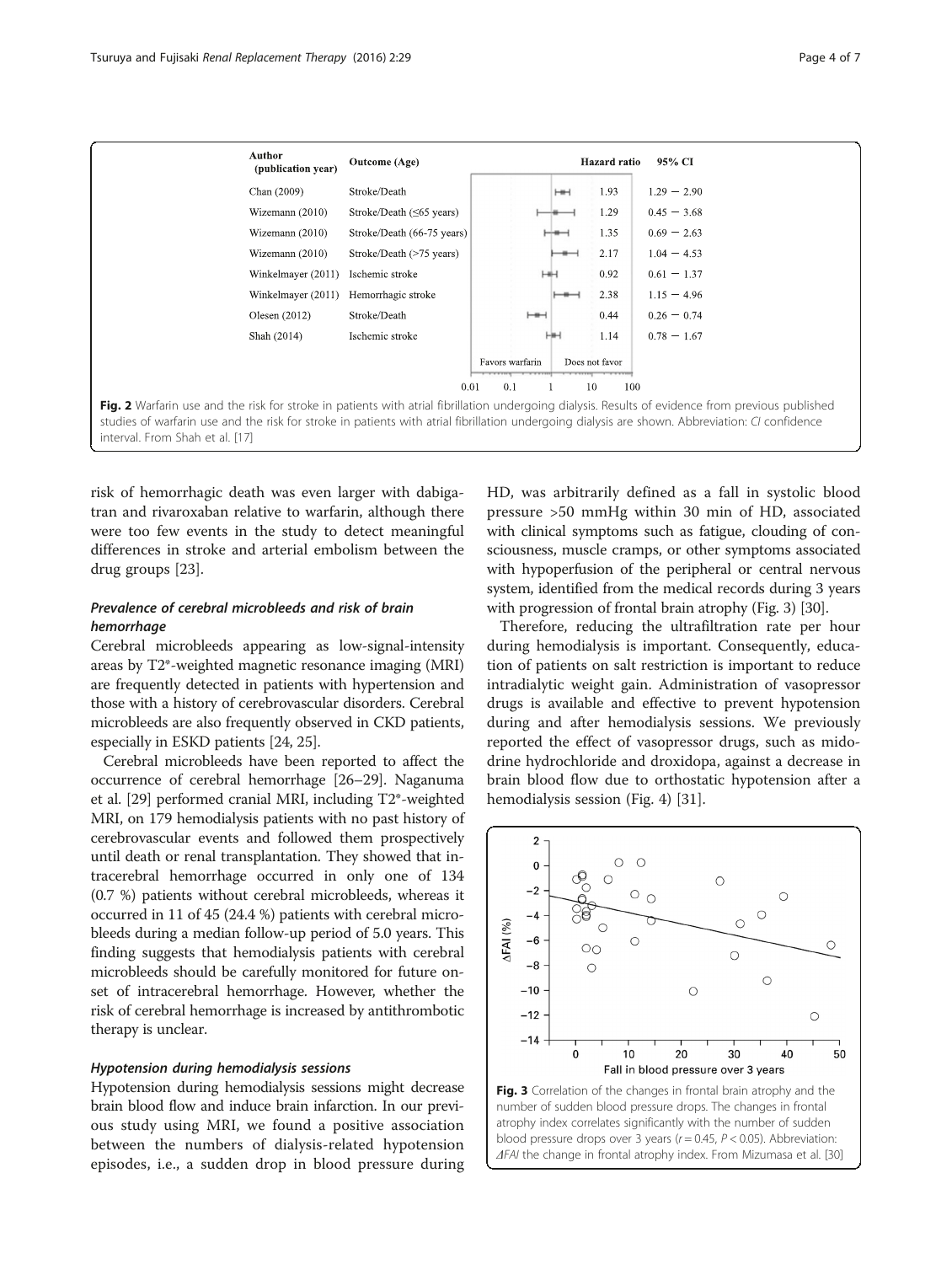<span id="page-4-0"></span>

## Carotid endarterectomy and carotid artery stenting for carotid artery stenosis

The prognosis after carotid endarterectomy (CEA) for severe carotid artery stenosis in patients with CKD has been shown to be poor [\[32](#page-6-0)], while better effectiveness of CEA was reported in those patients compared with non-CKD patients [\[33\]](#page-6-0). With regard to carotid artery stenting (CAS), poorer prognosis was also reported in CKD patients compared with non-CKD patients [\[34](#page-6-0)].

Using the United States Renal Data System (USRDS) databases, Yuo et al. [[35\]](#page-6-0) examined the prognosis in 2131 dialysis patients (1805 CEA, 326 CAS) who underwent CEA or CAS for asymptomatic disease from 2005 to 2008. They showed that the combined stroke or death rate was 10.2 % at 30 days and 33.5 % at 1 year and concluded that patients on dialysis have high perioperative and long-term stroke or death rates after CEA or CAS for asymptomatic stenosis, with a median survival of 2.5 years, which is less than that recommended by current guidelines [[36\]](#page-6-0). This finding emphasizes the importance of a minimum life expectancy of at least 3 years for there to be a benefit in asymptomatic patients undergoing CEA. According to these findings, the indications for these procedures must be carefully evaluated.

In contrast, Okawa et al. [[37\]](#page-6-0) demonstrated that of 12 hemodialysis patients with carotid artery stenosis undergoing 15 CEAs, none of them showed periprocedural complications, including stroke and myocardial infarction. They concluded that CEA may be effective for prevention of stroke in hemodialysis patients.

# Treatment and management of cerebrovascular disease Management of renal failure during the acute phase of cerebrovascular disease

Intracranial pressure autoregulation collapses immediately after the onset of brain infarction [\[38\]](#page-6-0), and the risk of expansion of hematoma is high within 24 h after the onset of cerebral hemorrhage [[39](#page-6-0)]. Therefore, avoiding

dialysis on the day of onset is desirable. Consequently, the need for dialysis should be carefully evaluated. If dialysis is performed, procedures such as peritoneal dialysis, continuous hemodiafiltration, and hemodialysis with restricted blood flow, which are less likely to increase intracranial pressure compared with usual intermittent hemodialysis, are recommended as the dialysis techniques to be used during the acute period. Rapid and massive removal of water should be avoided because it exacerbates brain ischemia. Nafamostat mesilate is recommended to use as an anticoagulant during hemodialysis if hemorrhagic stroke and hemorrhagic brain infarction are concerned [\[1\]](#page-5-0).

#### Thrombolytic therapy

In the last decade, thrombolytic therapy using recombinant tissue plasminogen activator (rt-PA) has been applied in the clinical setting for patients with hyperacute phase brain infarction. However, a worse prognosis with a higher mortality and incidence of brain hemorrhage has been reported in patients with CKD compared with those without CKD [\[40](#page-6-0), [41](#page-6-0)].

Because thrombolytic therapy has not been contraindicated for hemodialysis patients, it has been applied to hemodialysis patients in a few cases. Naganuma et al. [[42\]](#page-6-0) reported the effectiveness of rt-PA therapy in four stroke patients receiving maintenance hemodialysis with a unique complication of ectopic cortical hematoma.

Tariq et al. [[43](#page-6-0)] analyzed the data of 82,142 patients from the Nationwide Inpatient Sample for all thrombolytictreated patients presenting with acute ischemic stroke in the USA between 2002 and 2009. They showed a twofold higher likelihood of in-hospital mortality associated with administration of intravenous thrombolytic therapy in 1072 dialysis patients, requiring careful assessment of the risk-benefit ratio in this population. A systematic review recently reported by Jung et al. [[44\]](#page-6-0) demonstrated that patients with CKD had a higher risk of symptomatic intracerebral hemorrhage and mortality,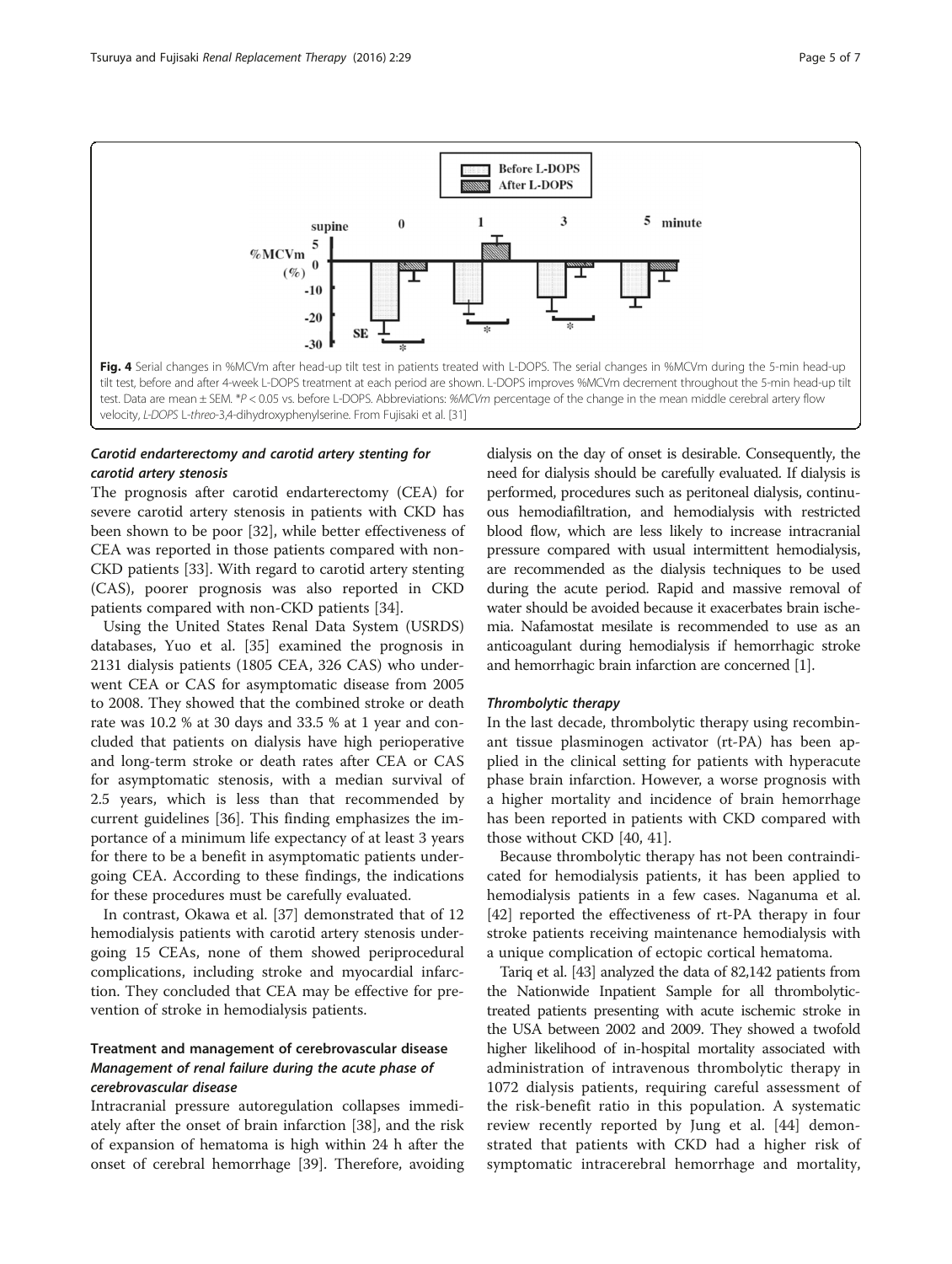<span id="page-5-0"></span>and were likely to have an increased risk of poor functional status.

In spite of high risk of thrombolytic therapy for ESKD patients on hemodialysis as described above, this therapy is one of the important modality of treatment for patients with hyperacute phase brain infarction. Thus, if a hemodialysis patient develops cerebrovascular disease during or shortly after hemodialysis, the patient should be transported to expert facilities early after the onset [1]. Accordingly, creating a system and preparing to be able to transport these patients as soon as possible after the onset of are considered to be important in the hemodialysis facilities.

#### Endovascular mechanical thrombectomy

Recently, mechanical thrombectomy has been applied for patients with ischemic stroke who are invalid or contraindicated for thrombolytic therapy. More recently, randomized, controlled trials showing the usefulness of mechanical thrombectomy for patients with acute brain infarction due to intracranial major artery stenosis have been published [[45](#page-6-0)–[49\]](#page-6-0). However, the effectiveness of mechanical thrombectomy in CKD patients is unknown because all of these trials provided no or little information on renal function and proteinuria in the participants.

Saeed et al. [\[50\]](#page-6-0) analyzed 2313 dialysis patients with ischemic stroke using data from the Nationwide Inpatient Sample including dialysis patients presenting with acute ischemic stroke in the USA between 2005 and 2010. Among these, 1398 (60 %) received intravenous thrombolytic therapy and 915 (40 %) were treated with endovascular mechanical thrombectomy. They showed that endovascular mechanical thrombectomy was associated with lower inhospital mortality and moderate-to-severe disability, even after adjusting for age, sex, and potential confounders. According to these findings, the preferential use of endovascular mechanical thrombectomy might be warranted in this patient population.

#### Conclusions

Because of the specific pathophysiology in patients with CKD, especially those with ESKD, prevention and management of cerebrovascular disease are different from those without CKD. However, to date, there is inadequate evidence on how to prevent and manage cerebrovascular disease in this patient population. Further accumulation of evidence is needed to establish prevention and management of cerebrovascular disease in CKD patients.

#### Competing interests

The authors declare that they have no competing interests.

#### Authors' contributions

KT and KF have been involved in drafting, revising, and editing the manuscript. KT takes responsibility that this study has been reported honestly, accurately, and transparently. Both authors read and approved the final manuscript.

#### Acknowledgements

We thank Edanz Editing (<http://www.edanzediting.co.jp/>) for the careful reading and editing of our manuscript.

#### Received: 18 November 2015 Accepted: 26 April 2016 Published online: 13 July 2016

#### References

- 1. Hirakata H, Nitta K, Inaba M, Shoji T, Fujii H, Kobayashi S, et al. Japanese Society for Dialysis Therapy. Japanese Society for Dialysis Therapy guidelines for management of cardiovascular diseases in patients on chronic hemodialysis. Ther Apher Dial. 2012;16:387–435.
- 2. Tsuruya K, Hirakata H. Japanese Society for Dialysis Therapy guidelines for management of cardiovascular diseases in patients on chronic hemodialysis. Ther Apher Dial. 2012;16:384–6.
- Lee M, Saver JL, Chang KH, Liao HW, Chang SC, Ovbiagele B. Low glomerular filtration rate and risk of stroke: meta-analysis. BMJ. 2010;341:c4249.
- 4. Kumai Y, Kamouchi M, Hata J, Ago T, Kitayama J, Nakane H, et al. Proteinuria and clinical outcomes after ischemic stroke. Neurology. 2012;78:1909–15.
- 5. Kuwashiro T, Sugimori H, Ago T, Kamouchi M, Kitazono T, FSR Investigators. Risk factors predisposing to stroke recurrence within one year of noncardioembolic stroke onset: the Fukuoka Stroke Registry. Cerebrovasc Dis. 2012;33:141–9.
- 6. Kawamura M, Fijimoto S, Hisanaga S, Yamamoto Y, Eto T. Incidence, outcome, and risk factors of cerebrovascular events in patients undergoing maintenance hemodialysis. Am J Kidney Dis. 1998;31:991–6.
- 7. Onoyama K, Kumagai H, Miishima T, Tsuruda H, Tomooka S, Motomura K, et al. Incidence of strokes and its prognosis in patients on maintenance hemodialysis. Jpn Heart J. 1986;27:685-91.
- 8. Kim YS, Davis SC, Truijen J, Stok WJ, Secher NH, van Lieshout JJ. Intensive blood pressure control affects cerebral blood flow in type 2 diabetes mellitus patients. Hypertension. 2011;57:738–45.
- 9. Ishida I, Hirakata H, Sugimori H, Omae T, Hirakata E, Ibayashi S, et al. Hemodialysis causes severe orthostatic reduction in cerebral blood flow velocity in diabetic patients. Am J Kidney Dis. 1999;34:1096–104.
- 10. Vázquez E, Sánchez-Perales C, Borrego F, Garcia-Cortés MJ, Lozano C, Guzmán M, et al. Influence of atrial fibrillation on the morbido-mortality of patients on hemodialysis. Am Heart J. 2000;140:886–90.
- 11. Vazquez E, Sanchez-Perales C, Garcia-Garcia F, Castellano P, Garcia-Cortes MJ, Liebana A, et al. Atrial fibrillation in incident dialysis patients. Kidney Int. 2009;76:324–30.
- 12. Wiesholzer M, Harm F, Tomasec G, Barbieri G, Putz D, Balcke P. Incidence of stroke among chronic hemodialysis patients with nonrheumatic atrial fibrillation. Am J Nephrol. 2001;21:35-9.
- 13. Genovesi S, Vincenti A, Rossi E, Pogliani D, Acquistapace I, Stella A, et al. Atrial fibrillation and morbidity and mortality in a cohort of long-term hemodialysis patients. Am J Kidney Dis. 2008;51:255–62.
- 14. Chan KE, Lazarus JM, Thadhani R, Hakim RM. Warfarin use associates with increased risk for stroke in hemodialysis patients with atrial fibrillation. J Am Soc Nephrol. 2009;20:2223–33.
- 15. Wizemann V, Tong L, Satayathum S, Disney A, Akiba T, Fissell RB, et al. Atrial fibrillation in hemodialysis patients: clinical features and associations with anticoagulant therapy. Kidney Int. 2010;77:1098–106.
- 16. Winkelmayer WC, Liu J, Setoguchi S, Choudhry NK. Effectiveness and safety of warfarin initiation in older hemodialysis patients with incident atrial fibrillation. Clin J Am Soc Nephrol. 2011;6:2662–8.
- 17. Shah M, Avgil Tsadok M, Jackevicius CA, Essebag V, Eisenberg MJ, Rahme E, et al. Warfarin use and the risk for stroke and bleeding in patients with atrial fibrillation undergoing dialysis. Circulation. 2014;129:1196–203.
- 18. Olesen JB, Lip GY, Kamper AL, Hommel K, Køber L, Lane DA, et al. Stroke and bleeding in atrial fibrillation with chronic kidney disease. N Engl J Med. 2012;367:625–35.
- 19. Skanes AC, Healey JS, Cairns JA, Dorian P, Gillis AM, McMurtry MS, et al. Focused 2012 update of the Canadian Cardiovascular Society atrial fibrillation guidelines: recommendations for stroke prevention and rate/ rhythm control. Can J Cardiol. 2012;28:125–36.